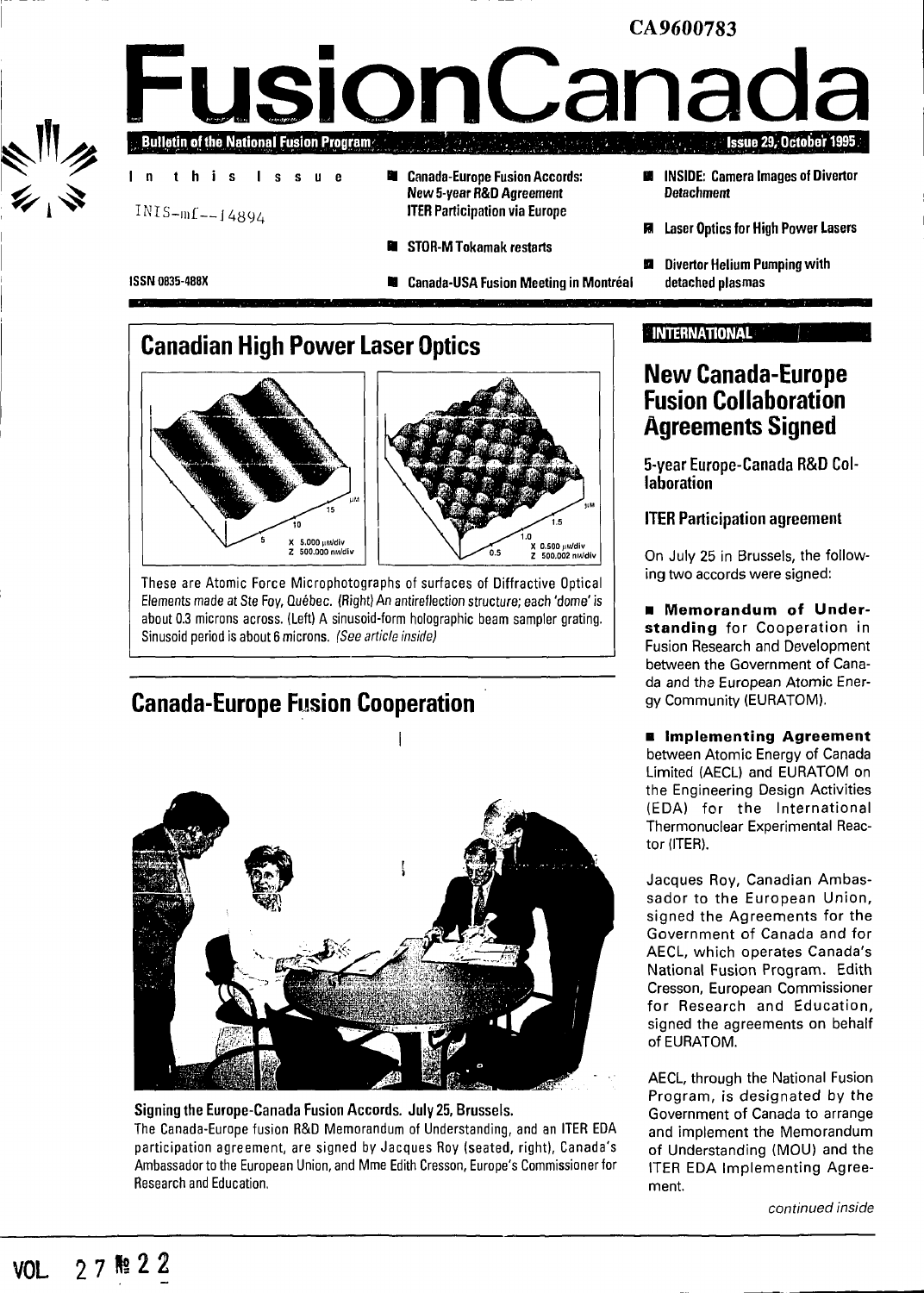

## **New Canada-Europe Fusion Collaboration Agreements Signed**

Circumstances experiences and construction

continued

EURATOM is responsible for operating Europe's fusion R&D programs, and likewise is responsible for the MOU and the ITER EDA Implementing Agreement.

The MOU, which has been under negotiation for some three years, facilitates collaborative research and technical exchange between companies, universities, and government-supported fusion sites in Canada and the European Union in the framework of their respective fusion programs.

The MOU will be in force for five years. It provides for individual Implementing Agreements to be made under the MOU, to cover cooperation in specific projects or ventures. The ITER EDA Implementing Agreement, mentioned above, is the first such Agreement under the MOU. It permits Canada's National Fusion Program to participate in the ITER EDA as an integral part of EURATOM's contributions to the ITER EDA. Canadian EDA contributions are from the National Fusion Program, through the Centre canadien de fusion magnétique (CCFM) and the Canadian Fusion Fuels Technology Project (CFFTP). Through both of these projects, supporting EDA contributions are made by private, academic and public institutions.

Canada's iTER EDA contributions focus on tritium technology, fusion physics, remote handling, engineering of fusion and tritium facilities, and safety aspects of fusion including occupational and public safety and environmental effects. As part of the EDA Agreement, Canada will provide scientists and engineers to the ITER EDA Joint Central Team.

### **MOU Specific Points**

Particular areas of Canada-EURATOM cooperation mentioned in the MOU include:

- **B** Tokamaks
- **Plasma physics**
- $\blacksquare$  Fusion technology
- **•** Fusion fuels<br>• Other appr
- **a** Other approaches to fusion energy, as alternatives to tokamaks.

**Cooperation activities** can include:

- **Participation in each other's pro**jects, experiments or studies.
- **a** Involvement in each other's contributions to the fusion programs of a third party. (Under this provision, the Canada-Europe Implementing Agreement on the ITER EDA was enacted.)
- **B** Execution of joint projects, experiments or studies.
- Transfers of tritium or tritiumrelated equipment.
- Exchange and provision of:
- scientists, engineers, and other specialists.
- equipment, instruments, materials, fuels and spare parts.
- information and data.

Other technical areas and activities can be added by mutual agreement.

Canadian fusion workers look forward to continued and mutually beneficial collaboration with their counterparts and colleagues in Europe.

### **SASKATCHEWAN**

## **STOR-M Tokamak restarts at University of Saskatchewan**

The STOR-M tokamak returned to work this summer, after a tenmonth shutdown for upgrading and modification. The flexibleangle compact toroid fuelling injector was installed, as well as new toroidal field coils, power supplies and diagnostics. The Plasma Laboratory at U. Saskatchewan is headed by Prof. Akira Hirose.

In August, alternating current (AC) tokamak plasma discharges were carried out on the upgraded STOR-M machine. Prof. O. Mitarai of<br>Kyushu - Tokai - University. Kyushu Tokai University, Kumamoto, Japan, visited U. Saskatchewan to collaborate in the experiments. AC plasmas are considered by some as a possible mechanism for continuous tokamak operation without the need to use non-inductive current drive methods (such as radiofrequency or neutral beam current drive), which are not efficient with today's technology. In earlier years, a known difficulty with AC plasmas was the potential generation of excessive plasma impurities by plasma wall currents when the main plasma current was reversed. The recent STOR-M AC experiments demonstrated plasma current reversal without accumulation of plasma impurities, and without causing MHD instabilities. Dr. Mitarai will return to Saskatchewan later this year for more AC experiments on STOR-M. His visits are sponsored by the Japan Society for Promotion of Science.

The first-ever AC plasma current experiments were carried out several years ago at U. Saskatchewan on STCR-M's predecessor, the STOR-1M tokamak. Since then, Europe's JET tokamak achieved AC operation at ±2 MA plasma current. More recently, the CT-B tokamak at Academia Sinica, Beijing, China has also demonstrated forced plasma current reversal (giving AC tokamak operation) without causing MHD instabilities or plasma impurity accumulation. A group at Nagoya University, Japan, under Prof. Takamura is also interested in AC tokamak operation.

During the STOR-M shutdown, significant modifications to the plasma chamber were made to accommodate the new Compact Toroid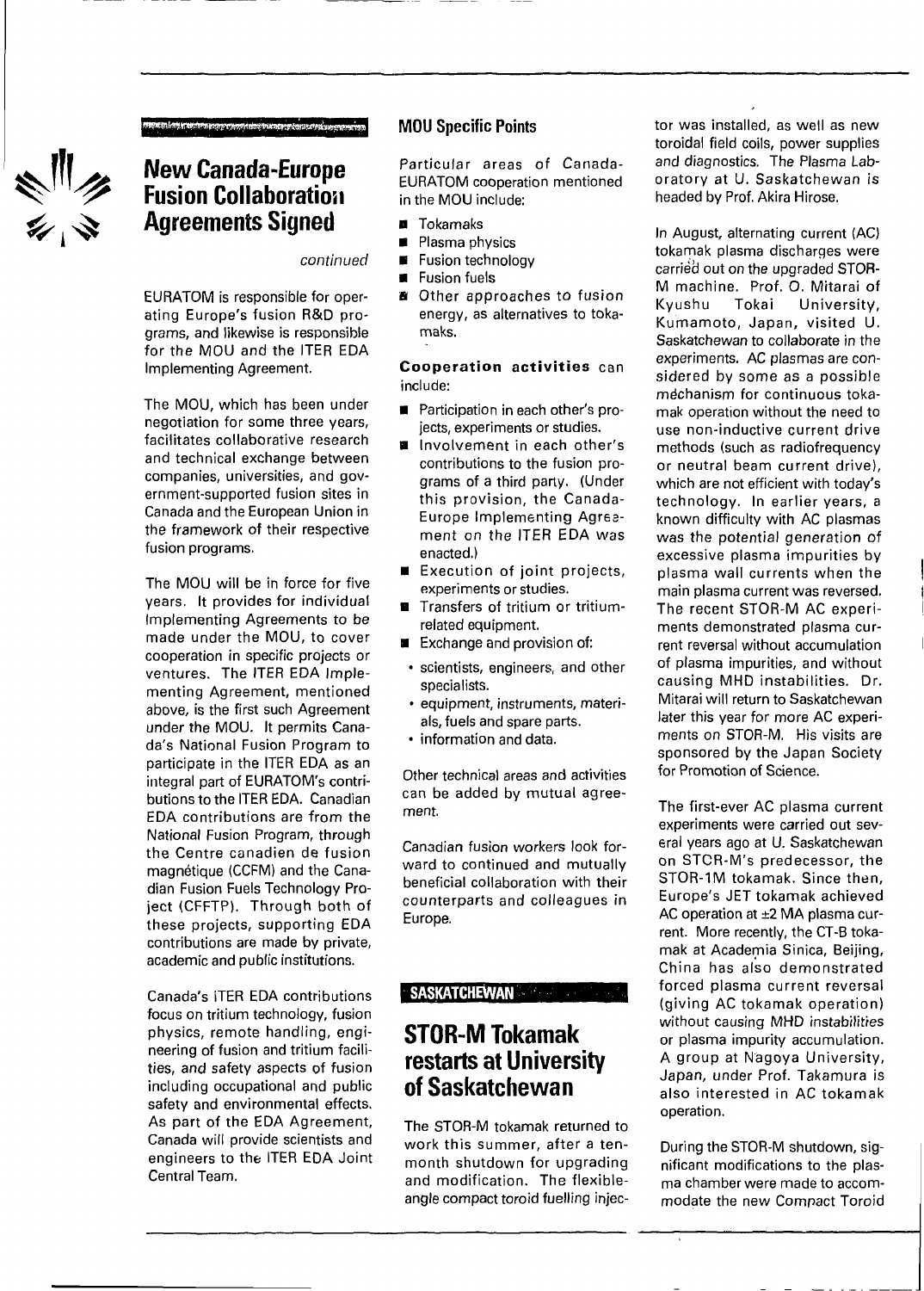### **Communication**

## **Video Camera Images of Plasma Detachment in TdeV Divertors**

**Plasma detaches more as plasma density increases**



Here are four images selected from a single plasma discharge on TdeV, taken with a real-time video digitizing system. They show the upper divertor of TdeV, and give direct visual evidence for plasma (in the divertor) detaching from the divertor plate, as first seen in TdeV in March 1994, with TdeV's previous divertor configuration. These false-colour images record the intensity profile of the H $_{\alpha}$  (656 nm) emission from the divertor plasma. Yellow/white is the most intense emission (hot, dense plasma), while light blue shows the least emission (cool, thin plasma). The camera is looking in the toroidal direction, so that the pictures represent a cross-section of the divertor plasma. Black lines are drawn in to show the positions of divertor components in cross-section. The horizontal divertor plate (graphite) is the flat plate drawn in the top middle of each picture. The oblique plates on the right are made of carbon composite material. The circular object is the cross section of one of the divertor coils.

The images show progressive detachment of the divertor plasma from the divertor neutralization plate. As the main TdeV plasma density is increased in a linear ramp during the tokamak pulse, contact of the divertor plasma with the horizontal plate decreases, and contact with the oblique plate increases, until detachment is complete.

Successful divertor plasma detachment in a fusion reactor will be essential for reducing power deposition on divertor surfaces, thus minimizing erosion of divertor components.

### **Picture sequence**

### **• Top left image.**

Early in the shot,  $t = 0.217$  seconds. Main plasma density (line average)  $\bar{\bm{{\mathsf n}}}_{\mathsf e}$  = 2.51 x 10 $^{19}$ .m<sup>-3</sup>. Divertor plasma is impacting hard on the top divertor plate.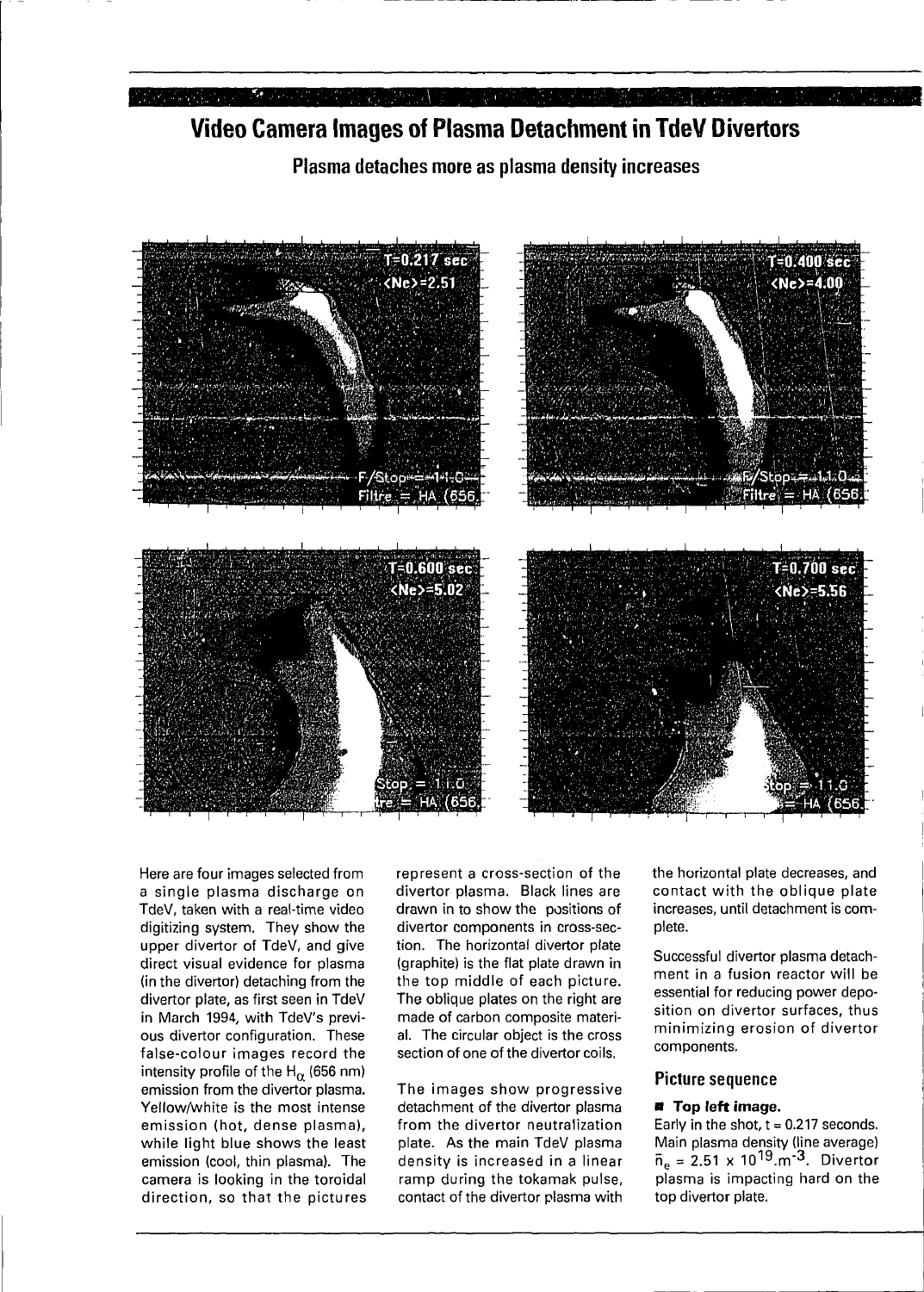various high energy (megajoule range) lasers, including for example a holographic beam sampler tested by Lawrence Livermore National Laboratory (USA) where it showed a very high damage threshold in a high energy laser beam (86 Joules.cm"<sup>2</sup> at 1.064 microns wavelength with 10 ns pulses).

Gentec Inc. specializes in designing and making instruments for laser beam sampling and analysis. They have supplied laser beam energy measuring instruments for Japan's Gekko laser (Osaka), for the OMEGA Laser (U. Rochester, USA), and now have a contract to supply laser beam calorimeters to LLNL.

More information: Michel Giroux, Gentec Inc., 2625 Dalton St., Ste-Foy, Quebec, Canada G IP 3S9. Tel: (418) 651-8003, Fax: (418) 651- 6695, or contact Pierre Langlois, National Optics Institute, Ste-Foy, Quebec, Tel: (418) 657-7006, Fax: (418)657-7009.

**INTERNATIONAL**

## **Canada-USA Joint Fusion Symposium**

**Fusion Power Associates (USA) Canadian Nuclear Association/ Canadian Nuclear Society Sept. 6-8 Montréal**

More than 100 people attended the Symposium, including a number of leading figures from world fusion programs.

Academician Evgeny Velikhov of Russia, Chair of the ITER Council, spoke candidly about the future of the ITER collaboration, and about possibilities for executing the ITER construction phase which should follow the ongoing ITER Engineering Design Activities (EDA). The ITER Joint Central Team, responsible for designing ITER, will continue with the present operational ITER objectives and design concept (e.g. a burn time of 1,000 seconds, and some breeding of tritium fuel), and with its aim of using proven technologies to construct ITER.

Based on these premises, construction of ITER might cost between \$5.05 billion and \$6.6 billion (in 1989 US dollars) according to the ITER EDA Interim Design Report issued this year. The Russian Federation will continue with its ITER EDA contributions, but because of financial considerations could not necessarily commit to providing a one-quarter share of the cost of constructing the ITER reactor.

Dr. Velikhov discussed the possibility that construction costs of ITER might be shared by other countries beside the original four parties to ITER (Europe, USA, Russia and Japan). A number of other countries (beside the original four ITER parties) have expressed interest in participating in construction of ITER. The organization that builds ITER, said Dr. Velikhov, may look different from the four-party organization which originated the ITER Project, and which is now carrying out the ITER EDA.

Before the Symposium, Dr. Velikhov toured Ontario Hydro's Darlington Tritium Removal Facility, which to date has provided about 140 million Curies of tritium from detritiation of heavy water from CANDU power reactors. At the Symposium, Dr. Velikhov remarked that he was impressed with Canadian tritium technology, and with the routine handling and storage of large amounts of tritium at commercial nuclear sites.

Dr. N. Anne Davies (US Department of Energy), leader of the US fusion program, presented an overview of US fusion work, and discussed the possible reduction of US fusion program funding. Dr. S. Matsuda, leader of Japan's ITER Home Team, presented the organization of Japan's fusion program, the status of its numerous projects, and Japan's involvement in ITER. Japan, he said, has an objective of building a fusion reactor to be operational by about the year 2030.

The meeting was rich in scientific and technical interest. Delegates were intrigued by recent reports of dramatically improved energy and particle confinement in several tokamaks in the USA including TFTR, Alcator C-MOD, and Dlll-D. A tokamak operation mode called 'enhanced reversed shear mode', created by sculpting a tokamak's radial plasma current profile, seems to be responsible. Several speakers noted the positive implications of this recent development. During breaks in the formal program, some delegates suggested that reliable exploitation of the 'enhanced reverse shear mode' could possibly reduce the cost of a 'burning plasma' tokamak by as much as 50%.

Canadian delegates reported on several topics including:

- Advanced divertor control and divertor plasma detachment experiments on the TdeV tokamak at Centre canadien de fusion magnétique (CCFM). (See separate articles).
- **E** Canadian tritium technology and research.
- $\blacksquare$  Advances in compact toroid fuelling of tokamaks.

Real Décoste of CCFM reported on TdeV-96, the upgrade-in-progress of TdeV. TdeV-96 could serve CCFM's edge/divertor research program for the next five years, and start looking at advanced tokamak scenarios. Dr. Décoste also mentioned a proposal for a considerably larger tokamak, TdeV-M, that could supplant TdeV-96 after the turn of the century. TdeV-M, as seen today on paper, might have a plasma volume about ten times the TdeV-96 plasma volume, with several MW of RF auxiliary heating and a very advanced divertor.

It was a satisfying meeting. The frank comments by program leaders concerning the funding and politics of fusion R&D were welcomed by all delegates. The technical content was topical and good. Stephen Dean (president, Fusion Power Associates) and Guy LeClair (Canadian Nuclear Society) were wholeheartedly applauded for organizing a richly rewarding Symposium.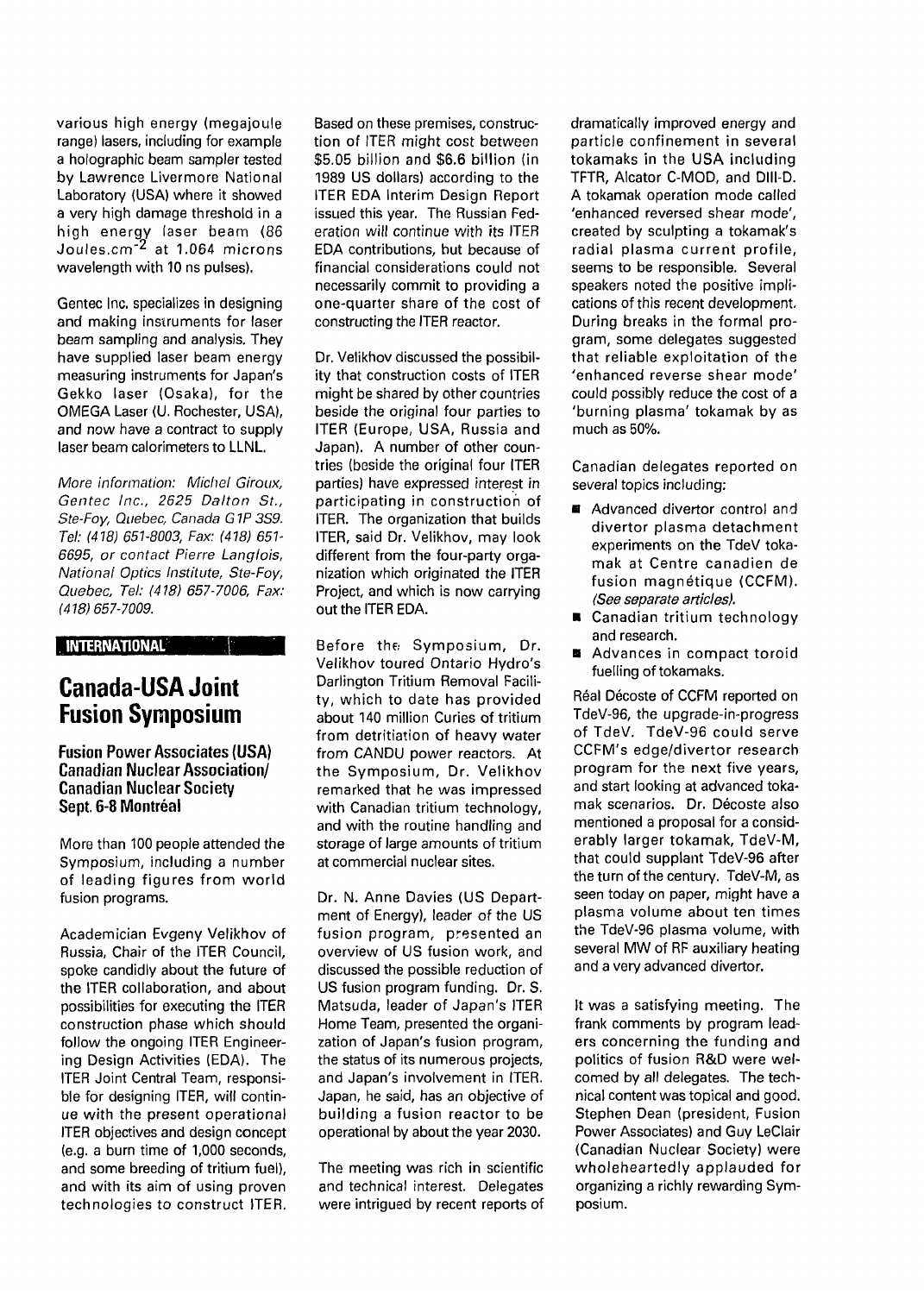(CT) Injector. This device will be used for plasma heating and current drive experiments. CTs are self-contained plasma toroids shot into the tokamak plasma from the CT Injector at velocities up to 200 km.s<sup>-1</sup>. The new CT Injector has a flexible attachment to the tokamak and so it can vary the injection angle for the CTs, from being perpendicular to the plasma, through to almost tangential injection. The first CT experiments will be made very soon. Over the next year, a systematic program will aim at discovering optimum CT injection angles for best fuelling efficiency, for best current drive efficiency, and for minimum MHD activity when the CT (which has its own electromagnetic fields) reconnects to the magnetic field of the tokamak plasma.

### **Theory Work**

Prof. Hirose's Group has recently made theoretical studies in three areas:

- $\blacksquare$  The effects of plasma rotation on the locked mode;
- Drift and ballooning stability of the hot ion mode;
- Collisionless edge instabilities in steep density gradients.

More information from Akira Hirose, Plasma Group, University of Saskatchewan, (306) 966-6414, Fax: (306) 966-6400, e-mail = hirose@sask.usask.ca.

**CCFM - Centre canadien de fusion aghétiqù'**

### **Divertor Helium Pumping under Detached Plasma Conditions on TdeV**

Now that numerous fusion sites have learned how to reliably detach plasmas from divertor plates, they can focus more experiments on an equally important question: "Will a divertor still be able to pump helium from the tokamak with a detached-plasma divertor?"

Recent results from TdeV indicate that the answer is definitely "Yes". However, helium extraction performance must still be improved.

Helium pumping is a vital function of divertors - if helium 'ash' is not removed from a fusion reactor, it will eventually 'poison' the fusion reaction and stop it. First, divertors must **retain** helium, before the divertor can pump it from the tokamak. Helium cannot be pumped out by itself: the divertors also unavoidably - pump out deuterium plasma particles (fuel).

Measurements on TdeV in August explored divertor retention and pumping performance, for helium and for the deuterium tokamak fuel, during divertor plasma detachment trials.

Detached plasmas did not affect divertor performance in exhausting helium from the main plasma. TdeV divertors retained deuterium and helium in the ratio 6:1, with or without a detached divertor plasma, and exhaust rates through the pumps were not affected by detachment. This 6:1 ratio is maintained over the main plasma density range 3 - 6 x 10<sup>19</sup>.m<sup>-3</sup>. Densities of 5 - 6 x  $10^{19}$  m<sup>-3</sup> are suitable for present fusion reactor designs. Electrical plasma biasing improves absolute retention of both deuterium and helium in the divertors.

The 6:1 deuterium:helium retention ratio will have to be improved to demonstrate that helium pumping is efficient enough for a fusion reactor. At this ratio, for a fusion power reactor, it would mean that - in order to pump out enough helium - the pumps would pump out too much deuterium-tritium fuel, and would be unacceptably large.

More information: Réal Décoste, Operations Director, Tel: (514) 652- 8715, Fax: (514) 652-8625, e-mail = decoste@ccfm. ireq. ca.

### **INDUSTRY IN FUSION**

## **High Power Laser Optics for ICF Applications**

A range of damage-resistant diffractive optical elements, made from fused silica, has been developed in Canada for use on high power industrial lasers. These optical elements are well suited for inertial confinement fusion (ICF) research. They are designed and made jointly by Gentec Inc. and the National Optics Institute (NOI), both of Ste-Foy, Québec.

Two types of diffractive optical element (DOE) are available: Holographic laser beam samplers, and anti-reflection gratings (See photographs on front page). Two other types of DOE of interest to ICF researchers can also be fabricated with the same Gentec/NOI technology. These are a laser beam homogenizer and a laser harmonic separator.

Each DOE is made from a thin silica wafer, and each type has a different surface structure, with smooth periodic features that can be smaller than the wavelength of the laser light. A continuous surface relief structure is a common feature. Using NOI codes, each element is designed for a specific function and application. The micron and sub-micron scale surface contours are produced by ion beam etching in a process similar to semiconductor etching processes using photo-resist. The exposure of the photo-resist is accomplished via holography or laser writing. The high surface finish provides the high degree of laser damage resistance.

In the Atomic Force Microphotographs on the front page, the square of anti-reflection structure is 2 microns on a side, and the beam sampler square is 20 microns on a side.

The DOEs have been proved on

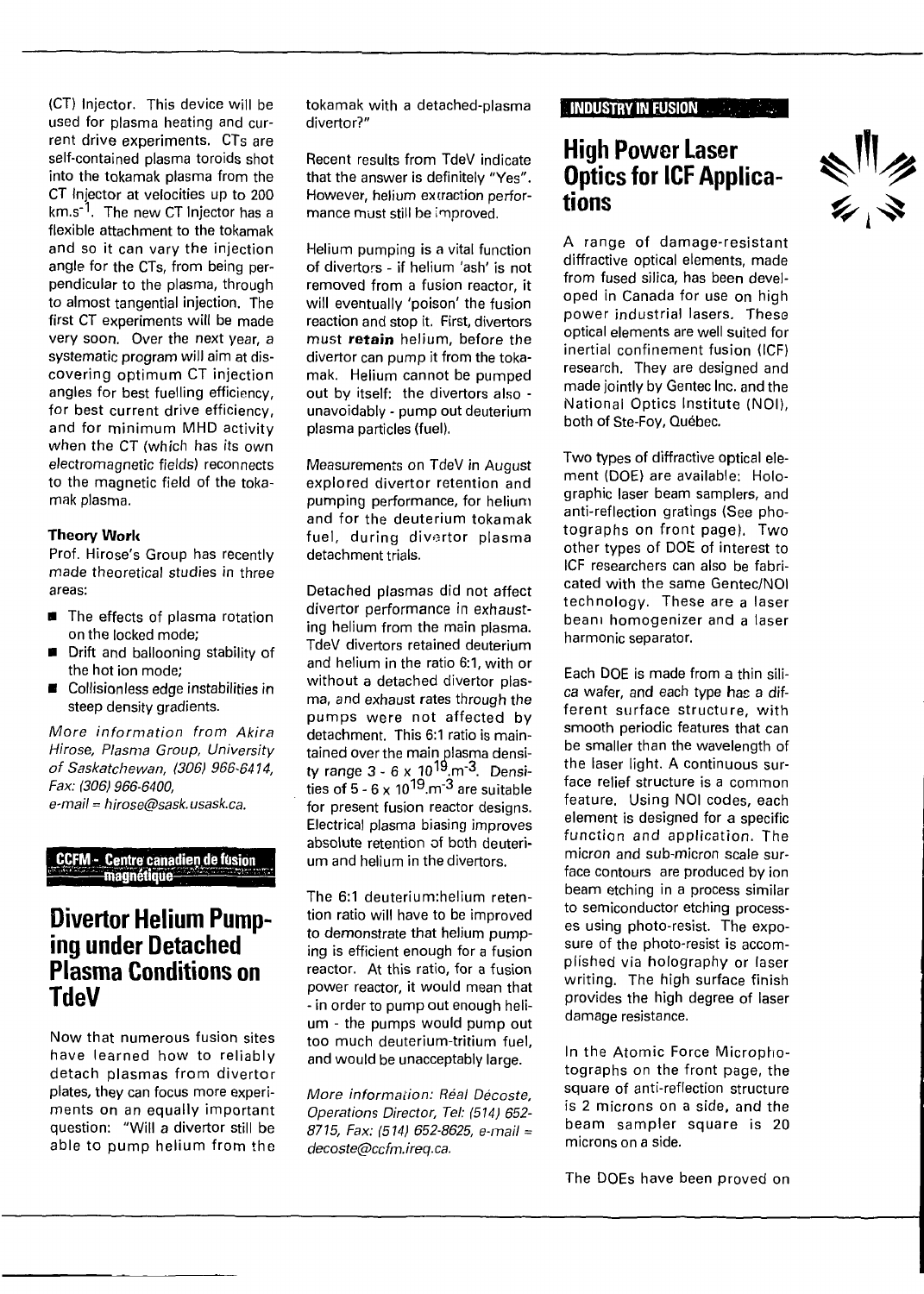

### **• Top right image.**

 $t = 0.4$  seconds.  $\bar{n}_e$  is now at 4 x 10<sup>19</sup><sub>·m<sup>-3</sup>. Divertor plasma is now</sub> elongated away from the divertor plate, towards the divertor throat. Peak H $_{\alpha}$  radiation emission is still from plasma in contact with divertor plate, but there is increased interaction with the oblique plate.

### **• Bottom left image.**

 $t = 0.6$  seconds.  $\bar{n}_e$  is now at 5.02  $x 10^{19}$ .m<sup>-3</sup>. Plasma is almost completely detached from the horizontal plate. Peak of  $H_\alpha$  emission is roughly in the centre of the divertor box.

### **• Bottom right image.**

t = 0.7 seconds.  $\bar{n}_e$  has increased to 5.56 x 10<sup>19</sup>.m<sup>-3</sup>. Plasma is well detached from all divertor components. Maximum radiation emission

### **Princeton Tritium Plant**

Princeton's Tritium Purification System (TPS) has begun processing tritiumbearing exhaust gases from the TFTR tokamak, located at Princeton Plasma Physics Labaratory (PPPL). The TPS, designed and built for PPPL by the Canadian Fusion Fuels Technology Project (CFFTP), will extract tritium from TFTR torus exhaust gases for recycling as tokamak fuel, when TFTR is being fuelled with tritium-deuterium mixtures. The tritiated gases used for commissioning were stored from TFTR's previous tritium shots. The TPS uses advanced cryogenic distillation technology developed in Canada at Ontario Hydro Technologies. Further information from Dr. Hank Brunnader, (905) 855-4720, fax (905) 823-9644.

## **Contact Data**

National Fusion Program

National Fusior Program AECL Chalk River Laboratories Station E4A Chalk River, Ontario Canada KOJ 1J0

Program Office: (613) 584-8036 Fax: (613) 584-4243

Dr. David Jackson Director- National Fusion Program (613) 584-8035

Dr. Charles Daughney Manager - Magnetic Confinement (613) 584-8037

Dr. Gilbert Phillips Manager - International Program (613) 584-8038

Dr. William Holtslander Manager - Fusion Fuels (613) 584-8039

### **Ce Bulletin est aussi disponible en français**

CCFM Centre canadien de fusion magnétique

is from the throat of the divertor.

plasma edge.

The recording equipment is calibrated, so that absolute radiated power profiles and measurements can be made from these images. Possible methods for modifying detachment behaviour on TdeV could include plasma heating by RF injection, divertor biasing, or altering radiation levels from the

Further information; Barry Stansfield, Group Leader - Edge

Stansfield: (514) 652-8735,

e-mail = stansfield@ccfm.ireq.ca

Méo (514) 652-1309 , (same fax), e-mail = meo@ccfm.ireq.ca.

Plasma, or Fernando Méo.

Fax (514) 652-8625,

CCFM 1804, montée Ste-Julie Varennes, Québec Canada J3X 1S1

Dr. Richard Bolton CCFM Director-General (514)652-8701

Dr. Réal Décoste CCFM Director-Operations (514)652-8715

Dr. Brian Gregory CCFM Director-Research (514)652-8729

Secretariat: (E141 652-8702 Fax:(514)652-8625

CFFTP Canadian Fusion Fuels Technology Project

CFFTP 2700 Lakeshore Road West Mississauga, Ontario Canada L5J 1K3

CFFTP Program Manager Dr. Donald Dautovich (905) 855-4700

Enquiries: (905) 855-4701 Fax: (905) 823-8020

### **National Fusion Program**

Director, Dr. David P. Jackson

The National Fusion Program (NFP) co-ordinates and supports fusion development in Canada. NFP was established to develop Canadian fusion capability, in industry and in research and development centres. NFP develops international collaboration agreements, and assists Canadian fusion centres to participate in foreign and international projects.

NFP is managed for Canada by Atomic Energy of Canada Limited. Federal funding is provided by Natural Resources Canada through the Panel on Energy Research and Development.

### **'FusionCanada'Bulletin**

'FusionCanada' is available free to interested persons. It is published four times each year, in French and English editions. Write to NFP Office, 'Bulletin Subscriptions' (see Contact Data). Please specify French or English edition, (or both if desired), and number of copies if several are required.

Editors are invited to freely use or reprint items from 'FusionCanada'. Please credit 'FusionCanada' and National Fusion Program of Canada. Please also send to the NFP office a copy of the publication, or a proof or copy of the printed piece.

#### FusionCanada Office

Macphee Technical Corp. 80 Richmond Street West Suite 1901 Toronto, Ontario Canada M5H 2A4 Telephone: (416) 777-1869 Fax:(416)777-9804





**Printed in Canada on recycled paper**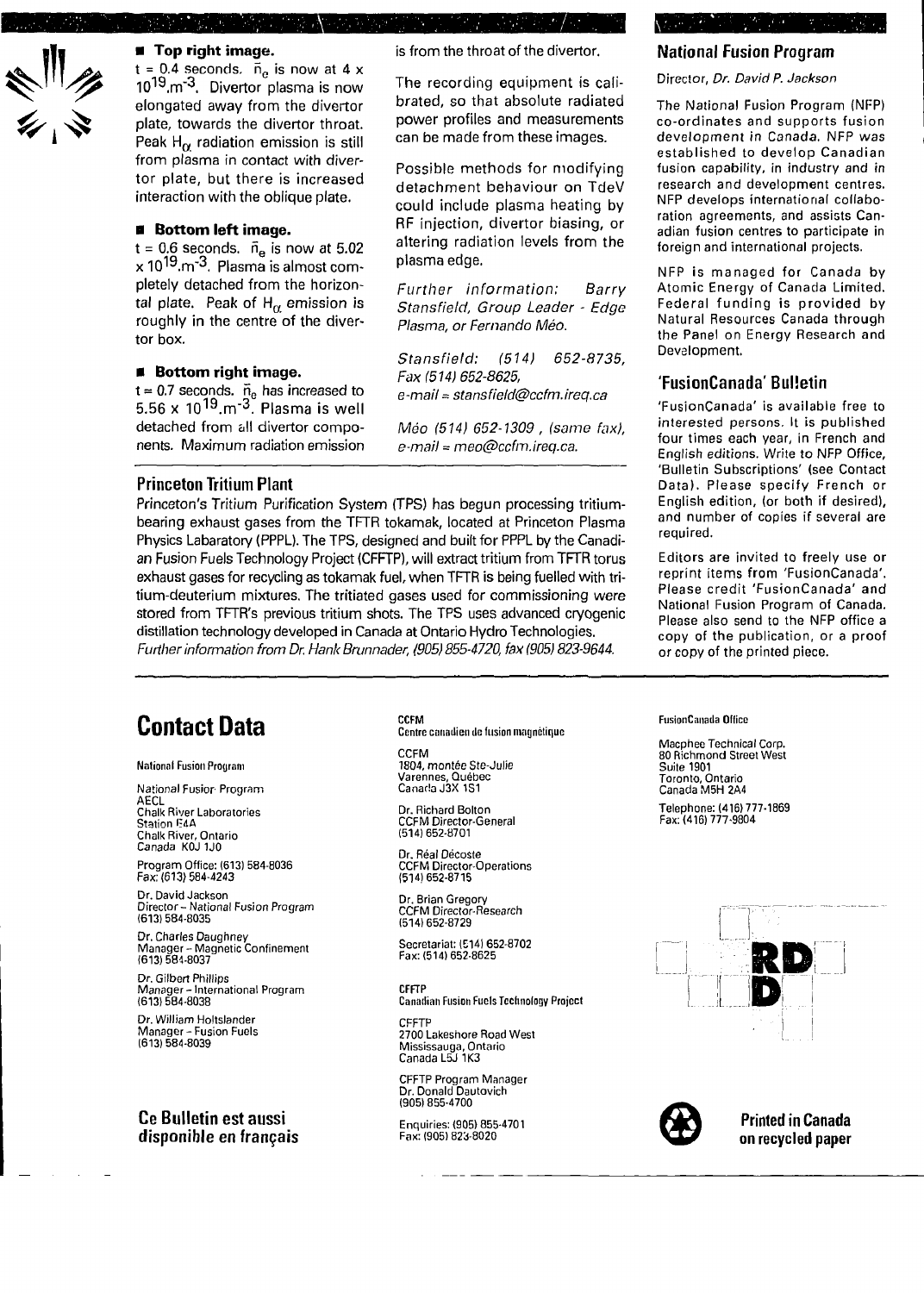### $(\sqrt[p]{\mathbb{R}})$ **FusionCanad Bulletin du Programme national de fusion Numéro 29, octobre 1995 Dan s c e numér o • Accords Canada-Europe sur la fusion :**  $\blacksquare$ **À L'INTÉRIEUR : Images du décollenouvel accord de cinq ans en R-D ment du plasma d'un déflecteur participation à ITER avec l'Europe Éléments optiques pour laser de grande puissance B Remise en service du tokamak STOR-M**

**• Colloque Canada-É.-U à Montréal**

**Pompage de l'hélium aux déflecteurs avec plasma décollé**

**Éléments optiques canadiens pour laser de grande puissance**

**ISSN** 0835-4898



Photographies au microscope à forces atomiques de la surface d'éléments optiques à diffraction réalisés à Ste-Foy (Québec). (À droite) Structure antiréflection. Chaque «dôme» a 0,3 micron de diamètre. (À gauche) Échantillonneur de faisceau sinusoïdal de période voisine de 6 microns. **(Article** à **l'intérieur.)**

## **Collaboration Canada-Europe en fusion**



### **Signature d'accords Canada-Europe à Bruxelles, le 25 juillet.**

M. Jacques Roy (assis, à droite), Ambassadeur du Canada auprès de l'Union Européenne, et Mme Edith Cresson, de la Commission Européenne pour la Recherche et l'Éducation, ont signé le Mémorandum d'entente pour la R-D en fusion et un accord de participation à ITER.

### **NOUVELLES INTERNATIONALES'**

## **Signature de nouveaux accords de collaboration Canada-Europe en fusion**

**Accord de collaboration de cinq ans en R-D**

**Accord de participation à ITER**

Les deux accords suivants ont été signés à Bruxelles, le 25 juillet.

**• Mémorandum d'entente,** favorisant la collaboration en recherche et développement dans le domaine de la fusion, entre le gouvernement du Canada et la Communauté européenne de l'énergie atomique (EURATOM).

**• Accord de mise en oeuvre** entre la société Énergie atomique du Canada Limitée (ÉACU et EURATOM pour la collaboration aux activités d'étude d'ingénierie (EDA) pour le réacteur thermonucléaire expérimental international (ITER).

M. Jacques Roy, ambassadeur du Canada auprès de l'Union Européenne, a signé les accords au nom du gouvernement du Canada et de l'ÉACL, qui exploite le Programme national de fusion du Canada. Mme Edith Cresson, membre de la Commission européenne pour la Recherche et l'Éducation, a signé les accords au nom d'EURATOM.

L'ÉACL est chargée de l'application du Mémorandum d'entente (MDE) et de l'accord de mise en oeuvre relatif à ITER au nom du gouvernement du Canada, par l'intermédiaire du Programme national de fusion.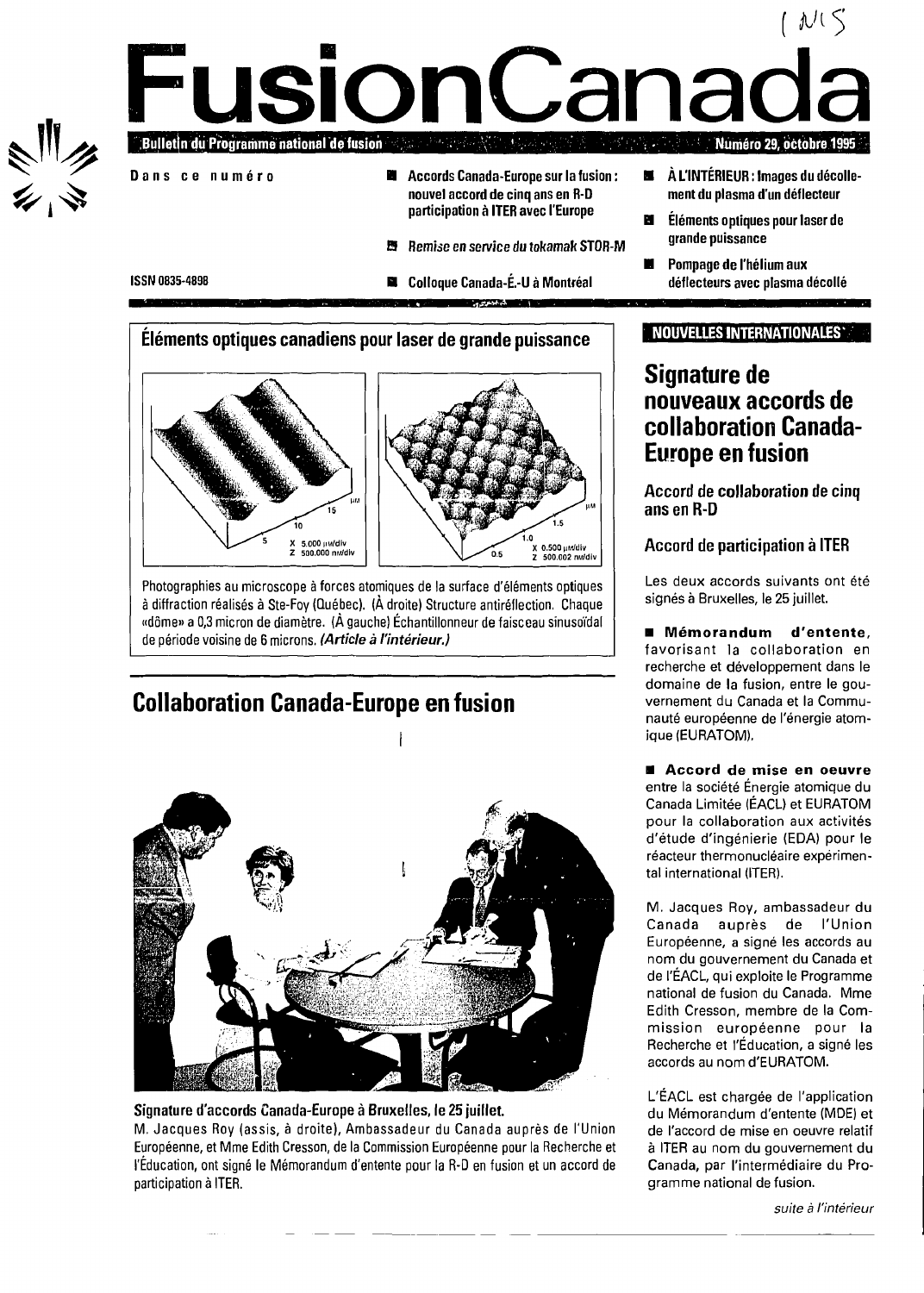

### wa suna matamati a Mare

## **Signature de nouveaux accords de collaboration Canada-Europe en fusion**

suite

Responsable des programmes de R-D de l'Europe en fusion, EURATOM est chargée de l'application du WIDE et de l'accord de mise en oeuvre relatif à ITER au nom de l'Europe.

Négocié au cours des trois dernières années, le MDE vise à faciliter la collaboration dans la recherche et les échanges techniques entre les sociétés, les universités et les centres de fusion subventionnés par l'État au Canada et en Union Européenne, dans le cadre des programmes de fusion respectifs.

D'une durée de 5 ans, le MDE prévoit l'adoption d'accords individuels de mise en oeuvre pour la collaboration dans des projets ou entreprises spécifiques. L'accord de participation à ITER mentionné ci-dessus est le premier de ces accords de mise en oeuvre du MDE. Il permet au Programme national de fusion du Canada de participer aux activités d'étude d'ingénierie (EDA) pour ITER comme partie intégrante d'EURATOM. Les principaux participants canadiens sont le CCFM (Centre canadien de fusion magnétique) et le CFFTP (Projet canadien sur la technologie des combustibles thermonucléaires), avec l'apport d'établissements privés, publics et universitaires.

L'apport canadien est axé sur la technologie du tritium, la physique de la fusion, la télémanipulation, l'ingénierie des installations de fusion et de tritium et les divers aspects de la sécurité, en particulier la sécurité professionnelle, publique et environnementale. Dans le cadre de l'accord de participation aux activités EDA, le Canada mettra des ingénieurs et des scientifiques à la disposition de l'équipe commune ITER.

### **Domaines spécifiques couverts par le MDE**

Le MDE couvre les domaines de collaboration Canada-EURATOM suivants :

- **a** tokamaks
- **a** physique du plasma
- $\blacksquare$ technologie de fusion
- combustibles thermonucléaires  $\blacksquare$
- autres filières possibles de pro- $\blacksquare$ duction d'énergie de fusion

**Activités de collaboration** envisageables :

- **participation de chaque partie aux** projets, expériences ou études de l'autre
- participation de chaque partie à la contribution de l'autre à des programmes de fusion d'un tiers (Cette disposition met en vigueur l'accord Canada-Europe de participation aux activités EDA pour ITER.)
- $M$  réalisation de projets, expériences ou études en commun
- **u** transferts de tritium ou de matériel relié au tritium
- **n** mise à disposition et échange :
	- de chercheurs, d'ingénieurs et d'autres spécialistes
- de matériel, d'instruments, de matières premières, de combustibles et de pièces de rechange
- de renseignements et de données

D'autres domaines et activités techniques peuvent être ajoutés par accord mutuel.

Les chercheurs canadiens dans le domaine de la fusion sont heureux de voir se poursuivre avec leurs homologues et collègues européens une collaboration mutuellement bénéfique.

### **SASKATCHEWAN**

## **Remise en service de STOR-M à l'Université de la Saskatchewan**

Le tokamak STOR-M a été remis en service cet été, après un arrêt de 10 mois destiné à y apporter des modifications et des perfectionnements.

On y a installé l'injecteur de toroïde compact orientable, ainsi que de nouveaux bobinages de champ toroidal, des alimentations et des diagnostics. Le laboratoire du plasma de l'Université est dirigé par le professeur Akira Hirose.

En août, on a procédé à des décharges plasma en mode de courant alternatif (CA) dans la machine STOR-M améliorée. Le professeur O. Mitarai, de l'Université Kyushu Tokai à Kumamoto (Japon), était venu participer aux expériences. Certains pensent que le mode CA pourrait permettre le fonctionnement continu des tokamaks sans recourir à des techniques d'entraînement de courant non inductives (HF ou faisceau de neutres), peu efficaces avec la technologie actuelle. On savait déjà que le mode CA risquait de s'accompagner d'une production excessive d'impuretés par les courants de paroi au moment de l'inversion du courant principal. Or, lors des récentes expériences en mode CA effectuées avec STOR-M, l'inversion du courant de plasma n'a provoqué ni accumulation d'impuretés dans le plasma, ni instabilités MHD. Le professeur Mitarai reviendra au cours de l'année pour participer à d'autres expériences en mode CA avec STOR-M. Ses visites sont parrainées par la Société japonaise pour la promotion de la science.

Les toutes premières expériences en mode CA avaient été effectuées, il y a quelques années, avec le tokamak STOR-1M, le prédécesseur de STOR-M. Depuis, le JET, en Europe, a atteint le mode CA avec un courant de plasma de ± 2 MA. Plus récemment, le tokamak CT-B de l'Academia Sinica de Beijing, en Chine, a aussi montré que l'inversion forcée du courant plasma (donnant un fonctionnement tokamak en mode CA) ne provoquait ni instabilités MHD, ni accumulation d'impuretés dans le plasma. Un groupe de l'Université de Nagoya, au Japon, sous la direction du professeur Takamura, étudie également le fonctionnement des tokamaks en mode CA.

D'importantes modifications ont été apportées à la chambre de plasma de STOR-M, lors de l'arrêt, pour per-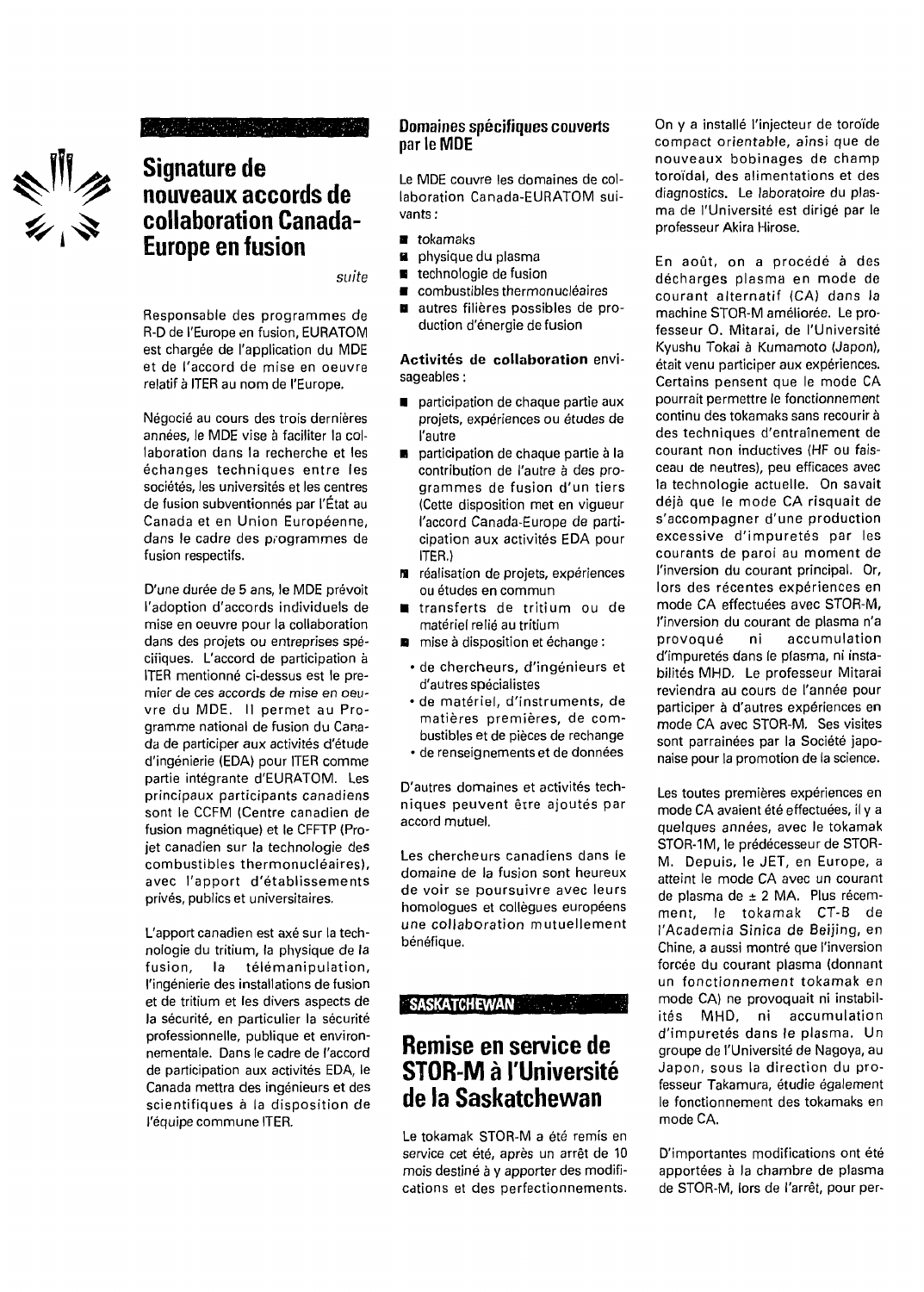## **Images vidéo du décollement du plasma dans les déflecteurs de TdeV**

**Le plasma se décolle d'autant plus que la densité du plasma principal augmente**



Ces quatre images ont été prises durant un môme tir sur TdcV au moyen d'une caméra vidéo numérisant en temps réel. Elles montrent le déflecteur supérieur de TdeV et fournissent une preuve visuelle du décollement du plasma de la plaque du déflecteur, ainsi qu'on l'avait déjà observé sur TdeV en mars 1994 avec la configuration de déflecteur précédente. Ces images en fausses couleurs montrent le profil d'intensité de la raie d'émission H $_{\alpha}$  (654 nm) du plasma du déflecteur. Les zones jaune-blanc correspondent à l'émission la plus intense (plasma chaud et dense), tandis que les zones bleu clair correspondent à l'émission la moins intense (plasma froid et dilué). La caméra est orientée selon une ligne toroïdale, de sorte que les images représentent une vue en coupe du plasma dans le déflecteur. Les lignes noires ont été ajoutées pour montrer la position des éléments du déflecteur. La plaque horizontale (en graphite) est la zone hachurée mince à la partie supérieure des images. La plaque oblique, à droite, est en composite de carbone. L'objet circulaire correspond à la vue en coupe de l'une des bobines du déflecteur.

Les images montrent un décollement progressif du plasma de la plaque de neutralisation dans le déflecteur. À mesure que la densité du plasma principal de TdeV augmente durant la montée linéaire du courant de plasma de l'impulsion tokamak, le contact du plasma avec la plaque horizontale diminue tandis que le contact avec la plaque oblique augmente, jusqu'à ce que le décollement soit complet.

Le décollement du plasma sera indispensable dans un réacteur de fusion pour minimiser la déposition de puissance sur les surfaces des déflecteurs et l'érosion de ces surfaces.

### **Séquence des images**

### **• Image supérieure gauche**

Début du tir,  $t = 0.217$  seconde. Densité du plasma principal (moyenne de ligne) :  $\bar{n}_{\rm e}$  = 2,51 x 10<sup>19</sup>.m<sup>-3</sup>. Le plasma du déflecteur est en forte interaction avec la plaque supérieure.

### **• Image supérieure droite**

 $t = 0.4$  seconde. La densité  $\vec{n}_e$  atteint  $^{19.033 \cdot 10.033 \cdot 10.033 \cdot 10.033 \cdot 10.033 \cdot 10.033 \cdot 10.033 \cdot 10.033 \cdot 10.033 \cdot 10.033 \cdot 10.033 \cdot 10.033 \cdot 10.033 \cdot 10.033 \cdot 10.033 \cdot 10.033 \cdot 10.033 \cdot 10.033 \cdot 10.033 \cdot 10.033 \cdot 10.033 \cdot 10.033 \cdot 10.033 \cdot 10.033 \cdot 10.$ 4 x 19^9.m'3. Le plasma du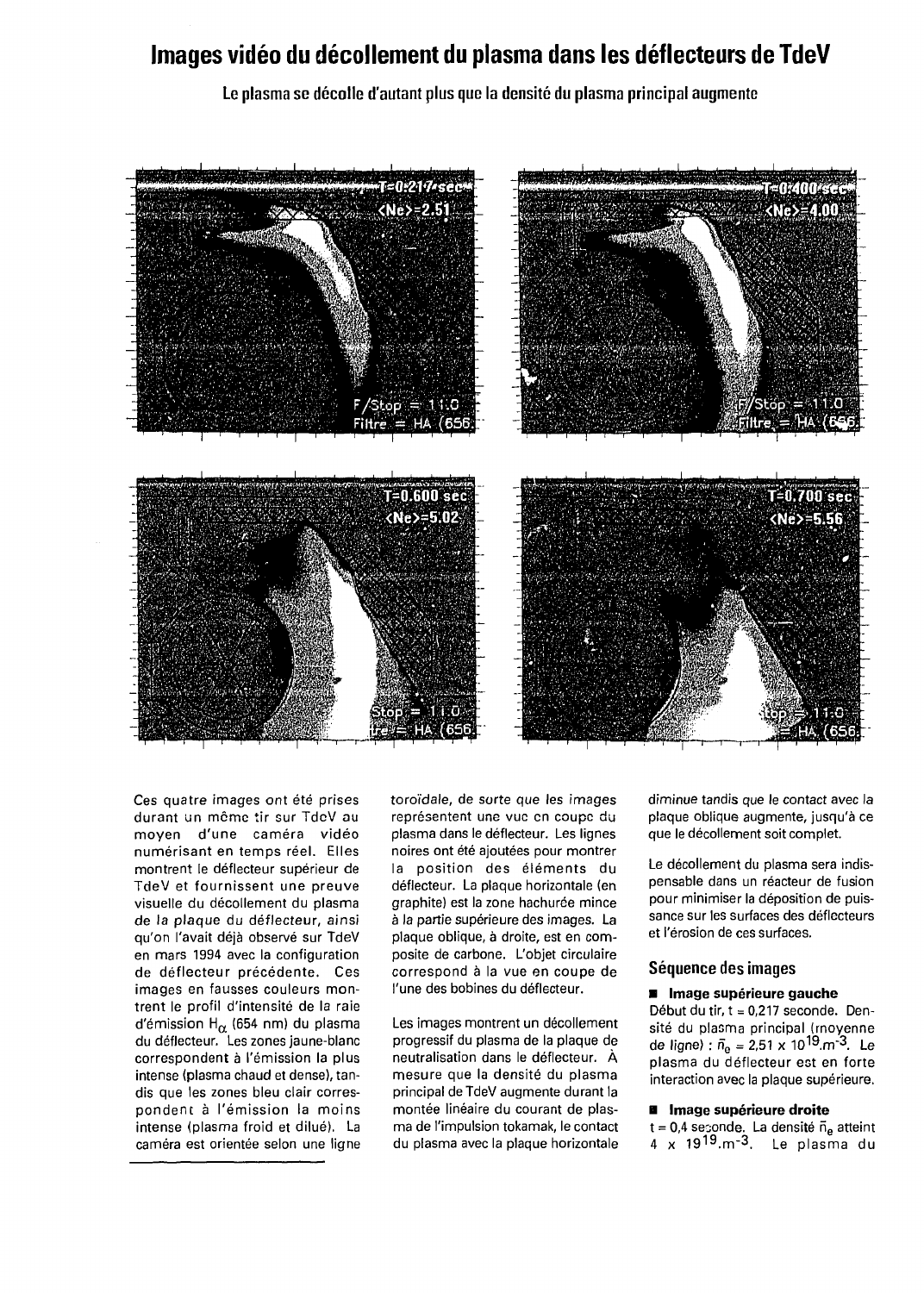boratory (LLNL) aux États-Unis, dont le seuil de détérioration s'est révélé extrêmement élevé dans un faisceau laser de grande énergie (86 joules.cm<sup>-2</sup>, longueur d'onde de 1,064 micron, impulsions de 10 ns).

Gentec Inc. se spécialise dans la conception et la fabrication d'instruments pour l'échantillonnage et l'analyse des faisceaux laser. Cette société a fourni des instruments de mesure d'énergie de faisceau laser pour le laser japonais Gekko (Osaka), le laser OMEGA (Université de Rochester, É.-U.) et a signé avec le LLNL un contrat de fourniture de calorimètres de faisceau laser.

Renseignements : Michel Giroux, Gentec Inc., 2625 rue Dalton, Ste-Fo/ (Québec), Canada G1P 3S9. Téléphone (418) 651-8003, fax (418) 651- 6695, ou Pierre Langlois, Institut national d'optique, Ste-Foy (Québec), téléphone (418) 657-7006, fax (418) 657-7009.

**NOUVELLES INTERNATIONALES**

## **Colloque Canada-États-Unis sur la fusion**

**Fusion Power Associates (É.-U.) Association nucléaire canadienne/Société nucléaire canadienne du 6 au 8 septembre, à Montréal**

Plus de 100 personnes ont assisté au colloque, dont un certain nombre de personnalités de programmes de fusion internationaux.

L'Académicien Evgeny Velikhov, de Russie, président du Conseil d'ITER, a parlé sans détour de l'avenir de la collaboration ITER et des possibilités de passer à la phase de construction d'ITER à la fin des activités d'étude d'ingénierie (EDA). L'équipe commune chargée de la conception d'ITER maintient les objectifs actuels de conception et de fonctionnement pour ITER (durée de combustion de 1000 secondes et production de tritium combustible) et d'utilisation des technologies éprouvées pour construire ITER. Selon le rapport provisoire publié cette année, la construction d'ITER pourrait coûter dans ces conditions entre 5,05 et 6,6 milliards de dollars américains (1989). La Fédération de Russie continuera de participer aux activités EDA, mais, pour des raisons financières, ne peut pas s'engager à assumer un quart du coût de construction du réacteur ITER.

M. Velikhov a parlé de la possibilité de partager les coûts de construction d'ITER avec d'autres pays (en plus de l'Europe, des É.-U., de la Russie et du Japon). Un certain nombre de pays se sont en effet dits intéressés à participer à la construction d'ITER. Selon M. Velikhov, l'organisation qui construira ITER pourrait être différente de celle qui a lancé le projet et qui procède actuellement aux activités EDA.

Avant le colloque, M. Velikhov a visité les installations de tritium d'Ontario Hydro à Darlington, qui ont produit jusqu'à présent environ 140 millions de curies de tritium par détritiation de l'eau lourde venant des réacteurs CANDU. Au cours du colloque, M. Velikhov a fait remarquer qu'il était impressionné par la technologie du tritium du Canada et par la manipulation et le stockage courants de grande quantité de tritium dans des installations nucléaires commerciales.

Mme N. Anne Davies (US Department of Energy), responsable du programme de fusion des États-Unis, a présenté les grandes lignes des travaux dans le domaine de la fusion aux États-Unis et a évoqué la possibilité d'une réduction du financement du programme de fusion américain. M. S. Matsuda, responsable de l'équipe ITER du Japon, a présenté l'organisation du programme de fusion du Japon, l'état d'avancement de ses nombreux projets et la participation du Japon à ITER. Le Japon, a-t-il déclaré, s'est fixé comme objectif de construire un réacteur thermonucléaire opérationnel d'ici l'année 2030 environ.

La rencontre fut d'une grande richesse scientifique et technique. Les délégués ont été particulièrement intéressés par de récents rapports d'amélioration spectaculaire du confinement de l'énergie et des particules dans un certain nombre de tokamaks aux États-Unis, dont TFTR, Alcator C-MOD et Dlll-D. Un mode de fonctionnement particulier, avec «confinement amélioré par inversion du cisaillement», obtenu en modifiant le profil radial du courant de plasma, semble en être la cause. Divers conférenciers ont souligné les conséquences intéressantes du phénomène. Durant les pauses du programme officiel, certains délégués ont exprimé l'idée qu'une exploitation fiable du «confinement amélioré par inversion du cisaillement» pourrait permettre de réduire de 50 % le coût d'un tokamak à «plasma en combustion».

Des délégués du Canada ont présenté des communications sur divers sujets, en particulier :

- des expériences élaborées de contrôle des déflecteurs et de décollement du plasma des déflecteurs sur TdeV, au CCFM. (Voir les articles correspondants.)
- **B** la technologie et la recherche relatives au tritium au Canada.
- les progrès dans l'alimentation des tokamaks par toroïde compact

M. Real Décoste, du CCFM, a présenté un rapport sur TdeV-96, amélioration en cours de TdeV. TdeV-96 pourrait être utilisé pour le programme de recherche sur le plasma de bord et les déflecteurs pendant les cinq prochaines années; on pourrait commencer à envisager divers scénarios de tokamak évolué. M. Décoste a aussi mentionné une proposition de tokamak beaucoup plus grand, TdeV-M, pour remplacer TdeV-96 au début du siècle prochain. Tel qu'on l'envisage aujourd'hui sur le papier, TdeV-M aurait un volume de plasma plus de dix fois plus important que celui de TdeV-96, avec plusieurs mégawatts de chauffage auxiliaire HF et un déflecteur très évolué.

Ce fut une rencontre des plus satis faisantes. Les commentaires sans détour des responsables des programmes concernant le financement et la politique de la R-D en matière de fusion ont été bien accueillis par les délégués. Le contenu technique était excellent et d'actualité. Stephen Dean (président de Fusion Power Associates) et Guy LeClair (Société nucléaire canadienne) ont été applaudis pour ce colloque très intéressant.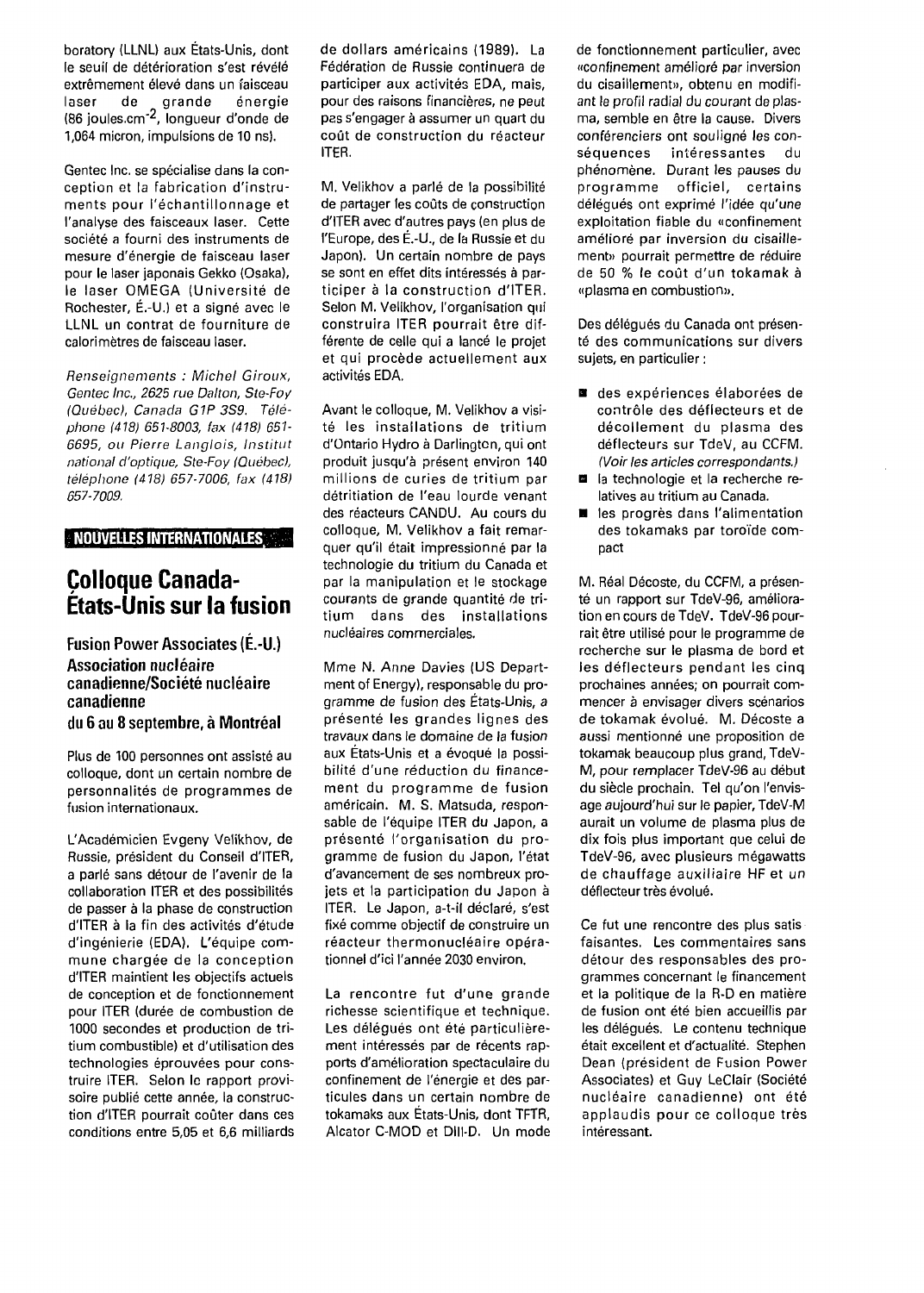mettre l'installation du nouvel injecteur de toroïde compact (TC) destiné à des expériences de chauffage du plasma et d'entraînement du courant, Un TC est un toroïde de plasma indépendant injecté dans le plasma du tokamak avec une vitesse pouvant atteindre 200 km.s<sup>-1</sup>. Le nouvel injecteur de TC est orientable et peut envoyer des TC perpendiculairement au plasma ou selon un angle presque tangentiel. Les expériences d'injection de TC commenceront bientôt. Le programme expérimental prévoit l'étude systématique des angles d'injection permettant d'optimiser l'alimentation du tokamak en combustible, l'entraînement de courant et la réduction de l'activité MHD au moment de la jonction des champs électromagnétiques du CT (qui lui sont propres) avec ceux du plasma du tokamak.

### Études théoriques

Le groupe du professeur Hirose a procédé récemment à des études théoriques dans trois domaines :

- $\blacksquare$  les effets de la rotation du plasma sur le mode bloqué;
- la stabilité de dérive et de ballonnement du mode ionique chaud;
- les instabilités de bord sans collisions avec des gradients de densité élevés.

Renseignements : Akira Hirose, groupe Plasma, Université de la Saskatchewan, téléphone (306) 966- 6414, fax (306) 966-6400, e-mail = hirose@sask.usask.ca.

# **' CCFM-! Centre canadien de fusion-**

## **Pompage de l'hélium par les déflecteurs de TdeV à plasma décollé**

Ayant appris à décoller de manière fiable le plasma des plaques de déflecteur, de nombreux centres de fusion se concentrent maintenant sur la réponse à une question tout aussi importante : le déflecteur peut-il toujours pomper l'hélium lorsque le plasma est décollé?

Selon les résultats obtenus récemment avec TdeV, la réponse est affirmative. Mais il reste encore à améliorer l'extraction de l'hélium du plasma.

Le pompage de l'hélium est une fonction vitale des déflecteurs, car l'accumulation de cette «cendre» dans le plasma des réacteurs «empoisonnerait» la réaction de fusion et l'arrêterait. Les déflecteurs doivent donc **retenir** l'hélium pour pouvoir ensuite le pomper. Or, avec l'hélium, les déflecteurs pompent inévitablement du deutérium (combustible).

Certaines mesures effectuées lors des essais de décollement du plasma des plaques de déflecteur de TdeV, en août, portaient sur la rétention et le pompage de l'hélium et du deutérium par les déflecteurs.

On a constaté que le décollement du plasma n'avait pas d'effet sur l'extraction de l'hélium du plasma principal par les déflecteurs. Les déflecteurs de TdeV retenaient le deuterium et l'hélium dans le même rapport de 6/1, avec ou sans décollement du plasma, et les débits de pompage n'étaient pas non plus affectés par le décollement. Ce rapport de 6/1 se maintient sur l'intervalle de densité du plasma principal de 3 à 6 x 10<sup>19</sup>.m<sup>-3</sup>. Une densité de 5 à 6 x 10<sup>19</sup>.m<sup>-3</sup> convient aux modèles de réacteur de fusion actuels. La polarisation électrique du plasma améliore la rétention absolue du deutérium et de l'hélium dans les déflecteurs.

Il reste donc à réduire la rétention du deutérium par rapport à l'hélium, de façon à obtenir un rendement de pompage de l'hélium satisfaisant pour un réacteur thermonucléaire. Avec le rapport de 6/1, les pompes d'un réacteur thermonucléaire extrairont une quantité excessive, inacceptable, de deutérium-tritium en même temps que l'hélium.

Renseignements : Réal Décoste, directeur de l'exploitation, téléphone (514) 642-8715, fax (514) 652-8625, e-mail = decoste@ccfm.ireq.ca.

### **L'INDUSTRIE ET LA FUSION**

## **Eléments optiques pour applications FCI**



Divers éléments optiques à diffraction en verre de silice hautement résistants ont été élaborés au Canada pour l'utilisation avec les lasers industriels de grande puissance. Ces éléments optiques sont bien adaptés à la recherche en fusion par confinement inertiel (FCI). Ils sont conçus et fabriqués conjointement par Gentec Inc. et par l'Institut national d'optique de Ste-Foy, au Québec.

Il existe deux types d'élément optique à diffraction (EOD) : les échantillonneurs hoi graphiques de faisceau laser et les réseaux antiréflection (photographies à la première page). La même technologie Gentec/INO permet de fabriquer deux autres types d'EOD pour les chercheurs en FCI : un apodiseur de faisceau laser et un séparateur d'harmoniques laser.

Chaque EOD est constitué d'une mince tranche de silice traitée en surface pour donner une structure périodique dont la période peut être inférieure à la longueur d'onde de la lumière laser. La structure du relief est continue. Chaque élément est conçu pour une fonction et une application spécifique à l'aide de codes de l'INO. Le relief micronique et submicronique est obtenu par un procédé de gravure par faisceau d'ions, similaire à celui de réalisation des circuits à semi-conducteur, en utilisant l'exposition holographique ou laser d'un film sensible. La haute qualité de la surface obtenue confère une très grande résistance à la détérioration par les faisceaux laser.

Dans les photographies au microscope à forces atomiques (première page), le carré de structure antiréflection a 2 microns de côté et le carré d'échantillonneur de faisceau, 20 microns.

Les EOD ont été testés avec une variété de lasers de grande énergie (de l'ordre du mégajoule). C'est le cas, par exemple, de l'échantillonneur holographique de faisceau testé par le Lawrence Livermore National La-